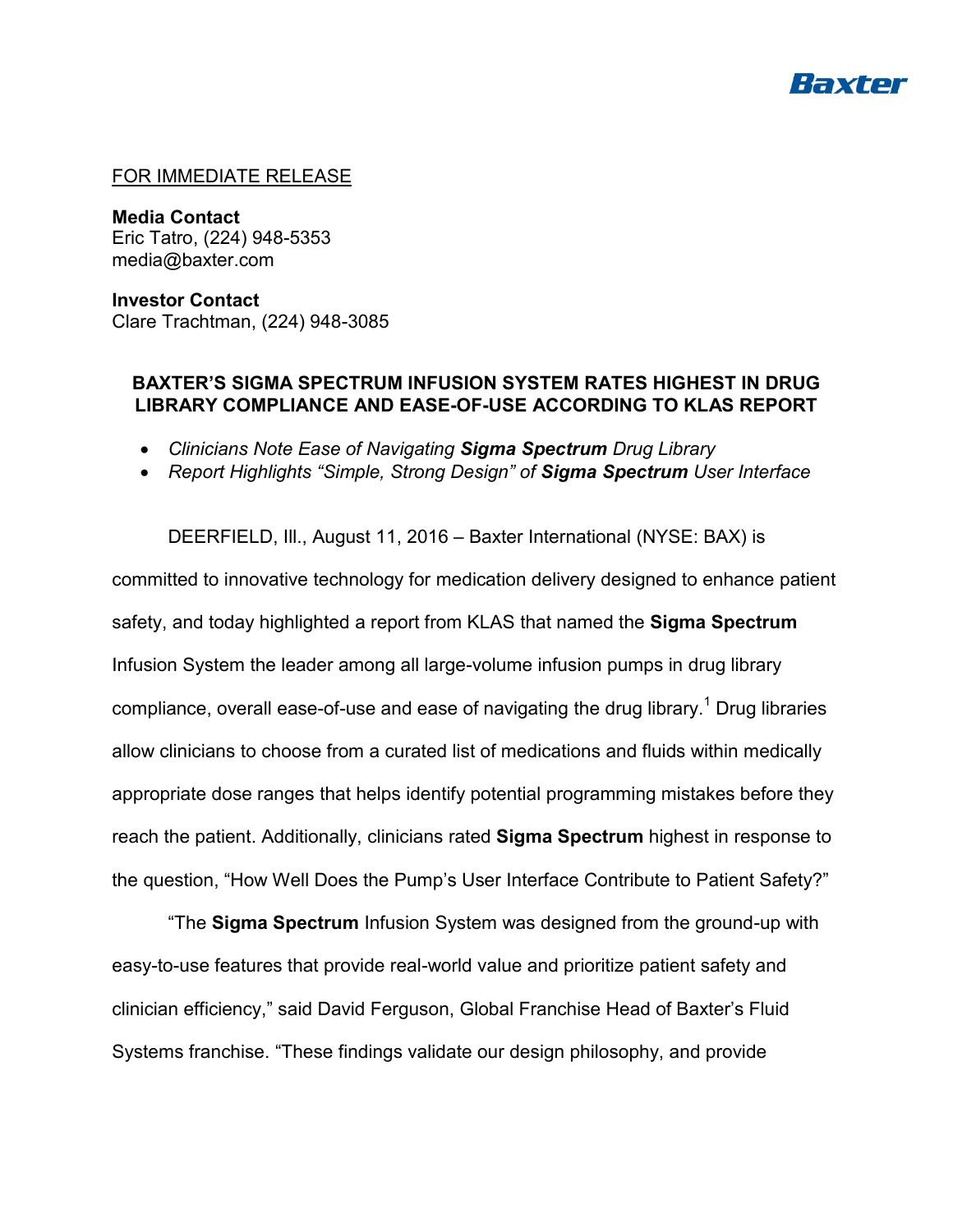

#### **Baxter's Sigma Spectrum Infusion System Rates Highest in Drug Library Compliance and Ease-of-Use According to KLAS Report – Page 2**

examples of why **Sigma Spectrum** has achieved the highest drug library compliance rate in the industry."

KLAS is a research firm that specializes in monitoring and reporting the performance of software, services, and medical equipment vendors. Working with hundreds of thousands of healthcare executives from hospitals and clinics worldwide, KLAS collects performance feedback to deliver timely reports, trends and statistics that provide a solid overview of vendor performance in the industry. Their newest report, "Smart Pumps 2016: The Quest for Patient Safety," gathered input from end users primarily nurses—on key features of infusion pumps that promote greater patient safety. These users credit **Sigma Spectrum**'s leading drug library compliance rate with how simple the pump is to use and update. The pump has a "small learning curve" thanks to "drug-library navigation—users are automatically logged in and can quickly and accurately find what they need—and the simple, strong design of the user interface, which includes the size of the screen and the numeric and graphic clarity."

In addition to features designed to enhance patient safety, **Sigma Spectrum** also has the ability to integrate with leading electronic medical record (EMR) systems including Cerner® and Epic®—to enable auto-documentation of data to help enhance clinical workflow and improve accuracy of IV infusion documentation.

"Our facility uses **Sigma Spectrum** pumps and Cerner to calculate and provide documented infusion information to the EMR with two clicks of a mouse," said Nathon Kelley, MSN, RN, Education Facilitator at Holland Hospital in Holland, Mich. "This removes the potential for transcription errors and saves our clinicians time, which they can utilize towards patient care."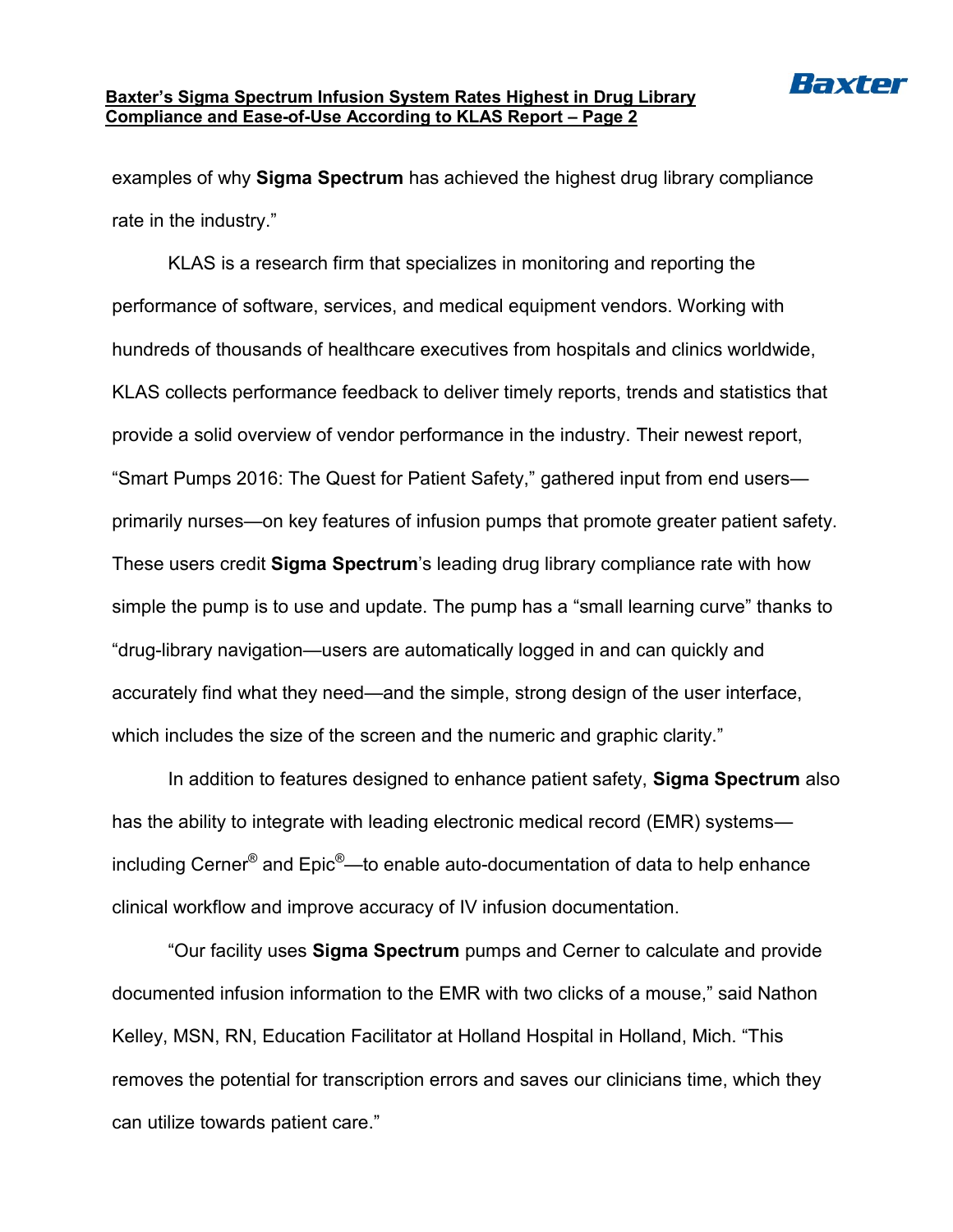

## **About Sigma Spectrum Infusion System**

**Sigma Spectrum**'s hardware works in concert with the pump's software to encourage use of innovative features that are designed to help enhance patient safety and clinician efficiency. For example, the pumps automatically default to the installed drug library without requiring clinicians to take extra steps to "opt-in," and drug library updates can be delivered wirelessly to pumps in the facility without interrupting clinical workflow. **Sigma Spectrum** is also the only pump to include a built-in Dose/Rate Change Error Prevention Feature, which helps clinicians protect high-risk infusions during titrations, and allows pharmacists to customize dose change limits for individual drugs. The **Sigma Spectrum** pump also includes built-in real-time location tracking of equipment within a facility to protect against misplacement, enhanced data analytics and use of standard IV set technology that can yield up to 53 percent cost savings in IV tubing sets and 30 percent reduction in IV tubing use. $2^2$ 

**Rx Only.** For the safe and proper use of this device, refer to the appropriate operator's manuals.

## **About Baxter**

Baxter provides a broad portfolio of essential renal and hospital products, including home, acute and in-center dialysis; sterile IV solutions; infusion systems and devices; parenteral nutrition; biosurgery products and anesthetics; and pharmacy automation, software and services. The company's global footprint and the critical nature of its products and services play a key role in expanding access to healthcare in